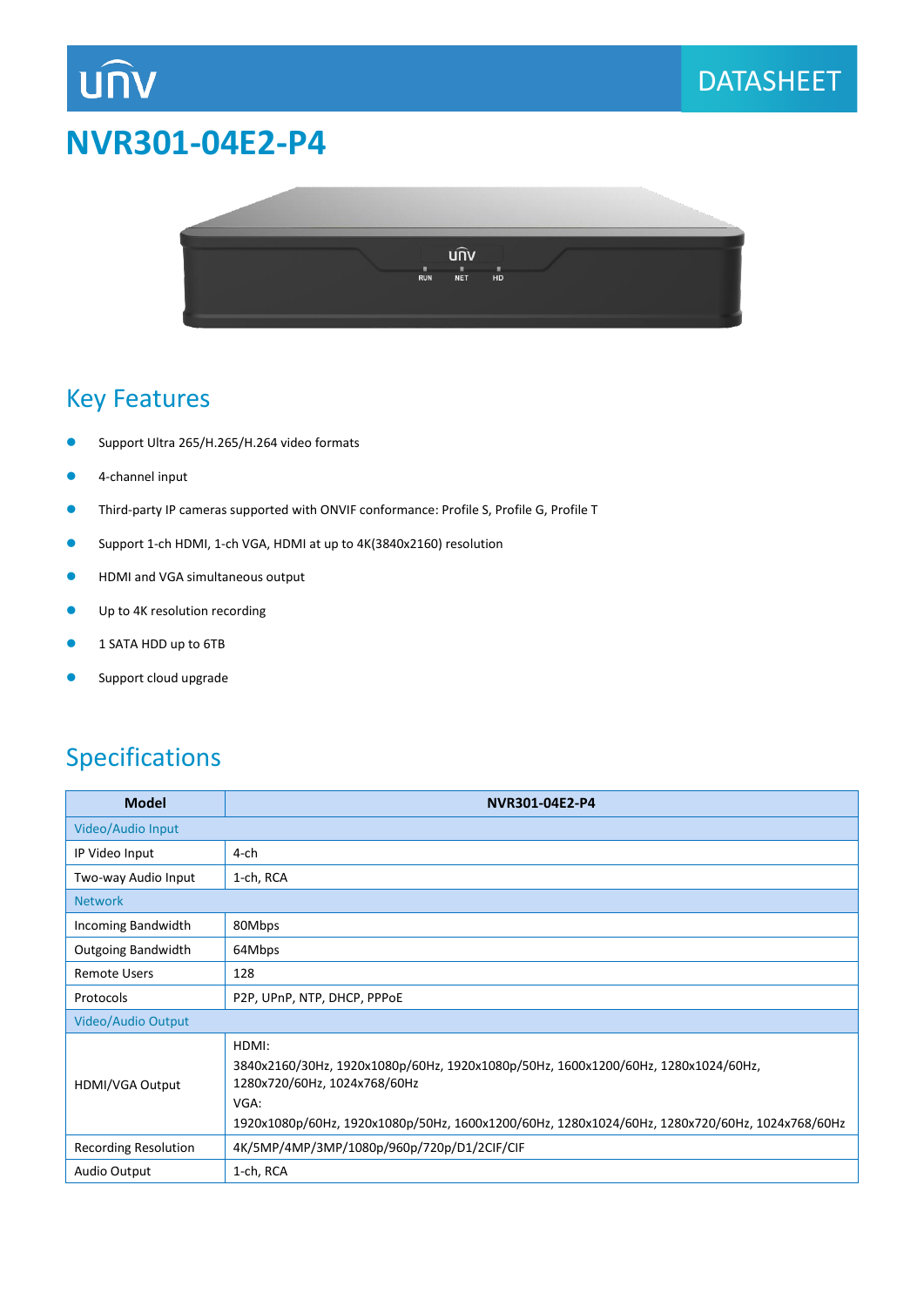# **UNV**

# DATASHEET

| Synchronous Playback       | $4$ -ch                                                                  |
|----------------------------|--------------------------------------------------------------------------|
| Corridor Mode Screen       | 3/4                                                                      |
| <b>Decoding</b>            |                                                                          |
| Decoding format            | Ultra 265/H.265/H.264                                                    |
| Liveview/Playback          | 4K/5MP/4MP/3MP/1080p/960p/720p/D1/2CIF/CIF                               |
| Capability                 | 1 x 4K@30, 1 x 5MP@30, 2 x 4MP@30, 2 x 3MP@30, 4 x 1080P@30              |
| <b>Hard Disk</b>           |                                                                          |
| <b>SATA</b>                | 1 SATA interface                                                         |
| Capacity                   | up to 6TB for each disk                                                  |
| <b>External Interface</b>  |                                                                          |
| Network Interface          | 1 RJ45 10M/100M self-adaptive Ethernet Interface                         |
| <b>USB Interface</b>       | Rear panel: 1 x USB2.0, 1 x USB3.0                                       |
| PoE                        |                                                                          |
| Interface                  | 4 RJ45 10M/100M self-adaptive Ethernet Interface                         |
| Max Power                  | Max 30W for single port                                                  |
|                            | Max 54W in total                                                         |
| Supported Standard         | IEEE 802.3at, IEEE 802.3af                                               |
| General                    |                                                                          |
| Power Supply               | 48V <sub>DC</sub>                                                        |
|                            | Power Consumption: ≤9 W (without HDD)                                    |
| <b>Working Environment</b> | -10°C ~ + 55°C (+14°F ~ +131°F), Humidity $\leq$ 90% RH (non-condensing) |
| Dimensions (W×D×H)         | 260mm × 240mm × 47mm (10.2"×9.4"×1.9")                                   |
| Weight (without HDD)       | 1kg (2.20 lb)                                                            |